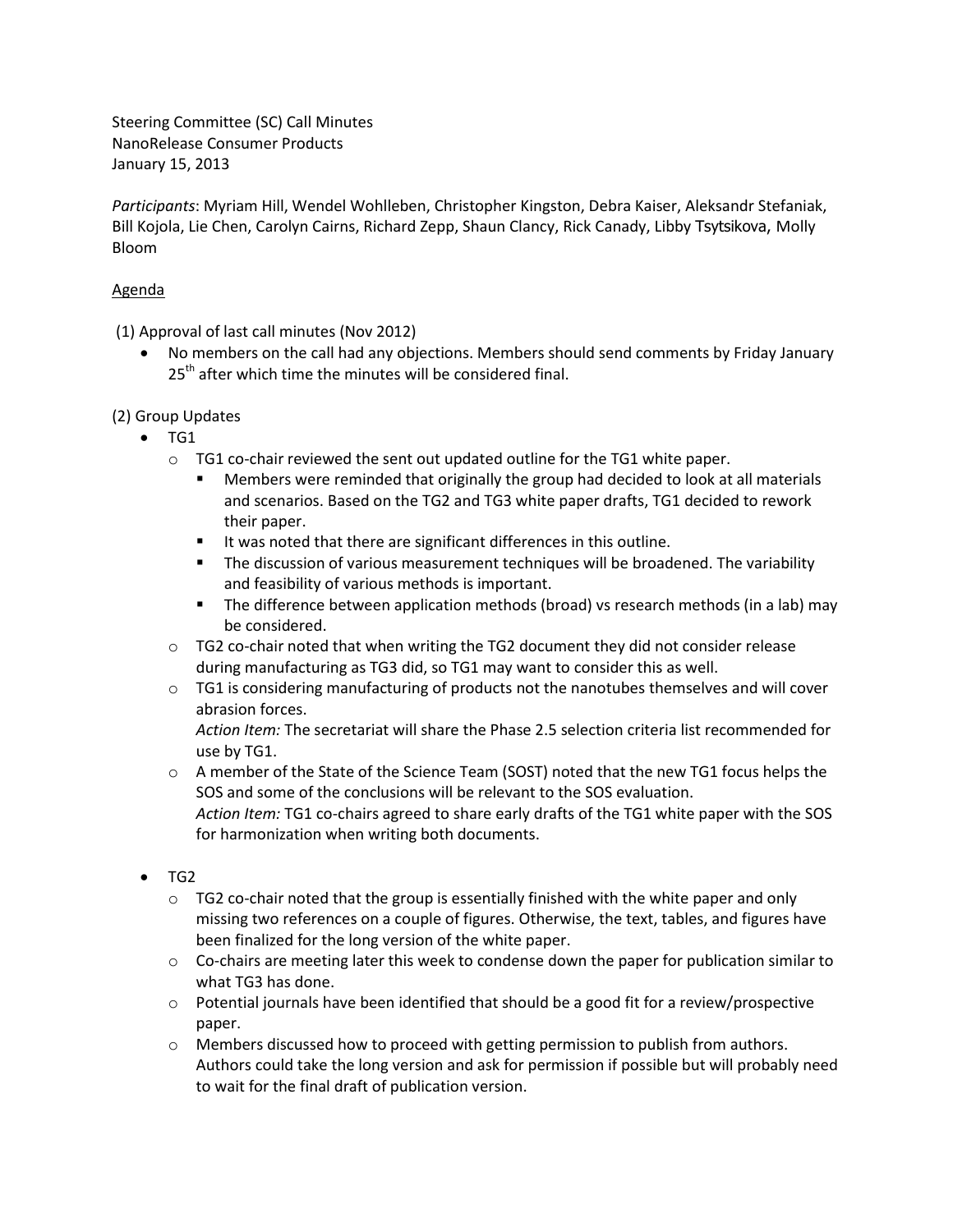- A TG3 member noted that it did not take long for TG3 authors to receive permissionaround two weeks.
- TG3
	- $\circ$  No co-chairs from TG3 were on the call, but SC co-chair noted that the TG3 white paper has been submitted to Environmental International and is under review.
	- $\circ$  The secretariat mentioned that in regards to the long version TG3 is waiting to get a sense of whether peer-review of the shorter version would require significant changes for publishing the longer monograph. It was noted that there may also be additional authors for the long version. Members agreed to continue discussing the longer versions of the papers at a later time.
- SOST
	- $\circ$  SOS member noted that all members have contributed with their take on what should be included in the report and a revised version is now being worked on.
	- $\circ$  They have decided to push it for a progress report in Nature Nanotechnology. This means a shorter report on what research has been started and where it will go in the future. Not exactly a review of looking back on what has been done.
	- $\circ$  A member noted that there is a call to discuss the SOS report later today and members on the call were invited to join.

## (3) Phase 2.5 & 3 Updates

- Phase 2.5 Schedule
	- o It was noted that the schedule was sent out as an attachment for this call.
	- $\circ$  The oversight committee has now had meetings and Phase 2.5 is officially initiated.
	- $\circ$  The secretariat noted that the group is looking towards initial responses back on questions next week and is initiating reviews in Europe and North America.
	- $\circ$  The option of timing a Phase 2.5 workshop with Nanotech 2013 in May was presented to members. This workshop would be a conclusion for Phase 2.5 and initiation for Phase 3. Holding this workshop with Nanotech 2013 would allow people to attend who will already be in DC.
- ITG Update (Phase 3)
	- $\circ$  It was noted that the ITG will need to start meeting soon now that Phase 2.5 has started.
	- o Members discussed how/when new members will be invited to the ITG.
	- $\circ$  Getting resources lined up should occur relatively soon, so that having initial discussions with labs about general anticipated costs or resources for initiation of this phase in the next year can be done. Starting coordination and finding out equipment needs early is important, so that an outline of planning can be made.
	- $\circ$  It was noted that there is a need to begin having discussions with labs that are more likely to be interested, which may be a smaller group. *Action Item:* The secretariat will work with the ITG to get this short list of labs together and schedule an initial planning meeting for the ITG within the next ten days.

(4) Updates on Outreach

 $\bullet$  ISO TC 229 Nov 28